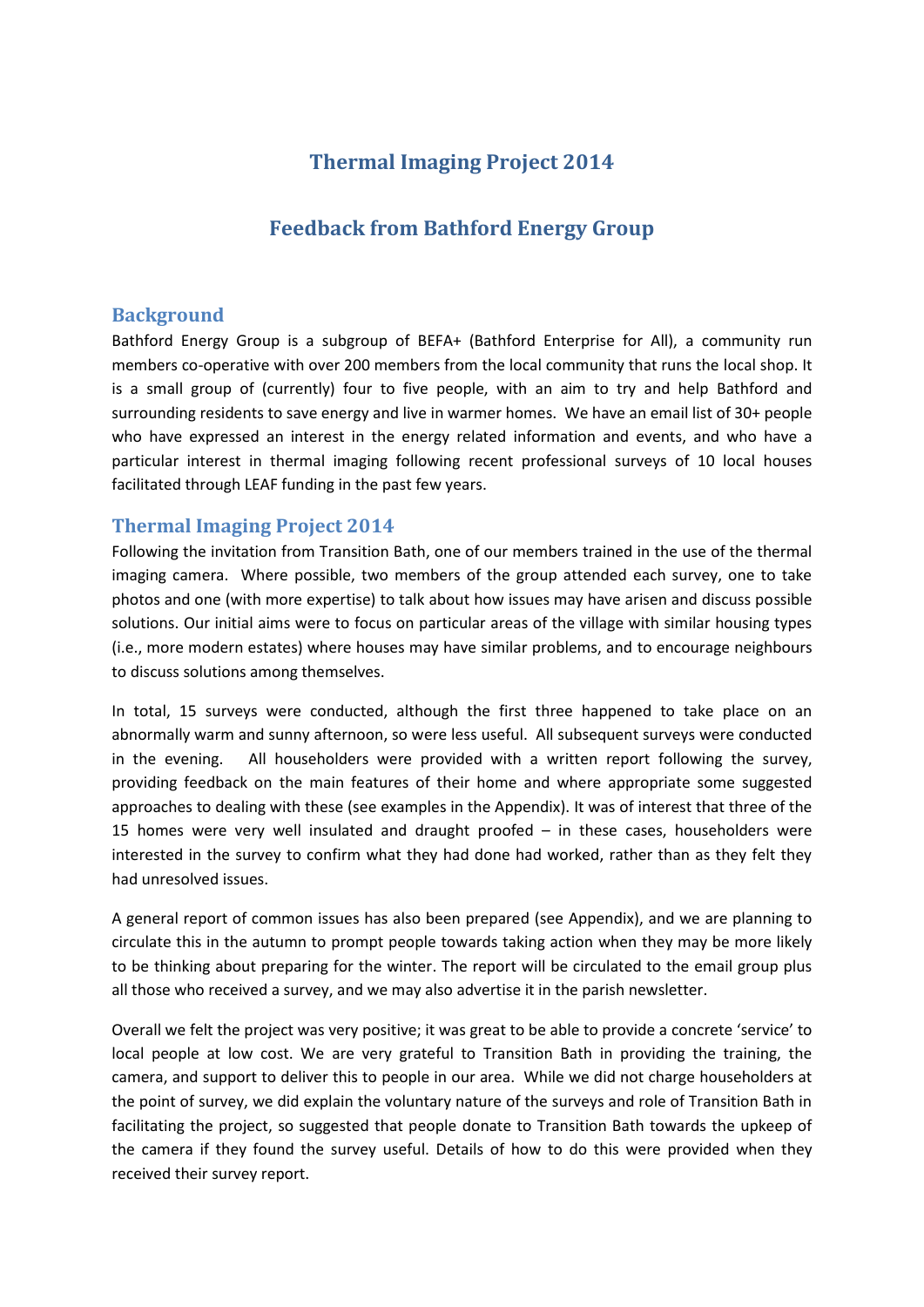It will be interesting to see what sort of actions, if any, people take as a result of the survey. We aim to follow up with the householders involved later in 2014 to investigate this.

## **Feedback on the process**

#### *Recruitment*

- We delivered leaflets to approximately 50 homes in one area of the village
- We emailed our mailing list
- We spread news of the survey through word of mouth (i.e., to our neighbours and contacts locally)

*Only the latter two approaches resulted in any uptake – no responses were obtained from the leaflets alone.* 

We were able to provide surveys to all those who expressed an interest, so would expect to have fewer takers in subsequent years.

#### *Time Commitment*

- The surveys took 45-60 mins to conduct, and were generally fun to do for all concerned. However, it took and several more hours to produce reports which was not so much fun (!) and with our limited number of local volunteers it may not be feasible on this scale in subsequent years.
- Time spent preparing the reports seemed to stem from the software being relatively inflexible, and reports difficult to annotate. If this improves in future the process will be quicker and easier.

#### *Approach*

- We ultimately conducted all surveys individually, as some householders were reluctant to let people they did not know into their home, and it was difficult to get near neighbours available at the same time or to commit to several hours at a time.
- It was useful to carry out the surveys alongside the householders, to talk through characteristics of the house and potential reasons for cold/hot spots, rather than conduct the survey independently as some had expected. We did not take many external shots, as the sky temperature so dramatically altered the scale. We have gathered since that it is possible to manipulate the scale to make this more informative so may be something to add in future years.
- Our reports were fairly non-prescriptive, but we got a feeling that people would value advice in how to tackle some of the issues identified if follow up was possible.

### *Householder feedback*

- We did not seek formal feedback at the point of the survey, but all householders indicated that they had found the process interesting and useful, and had confirmed or identified new problem areas (i.e. in many cases thermal imaging was confirming issues, rather than revealing unknowns).
- Householders appeared to particularly value the opportunity to talk to someone about the source of identified problems and the options available to resolving these; this relied on our